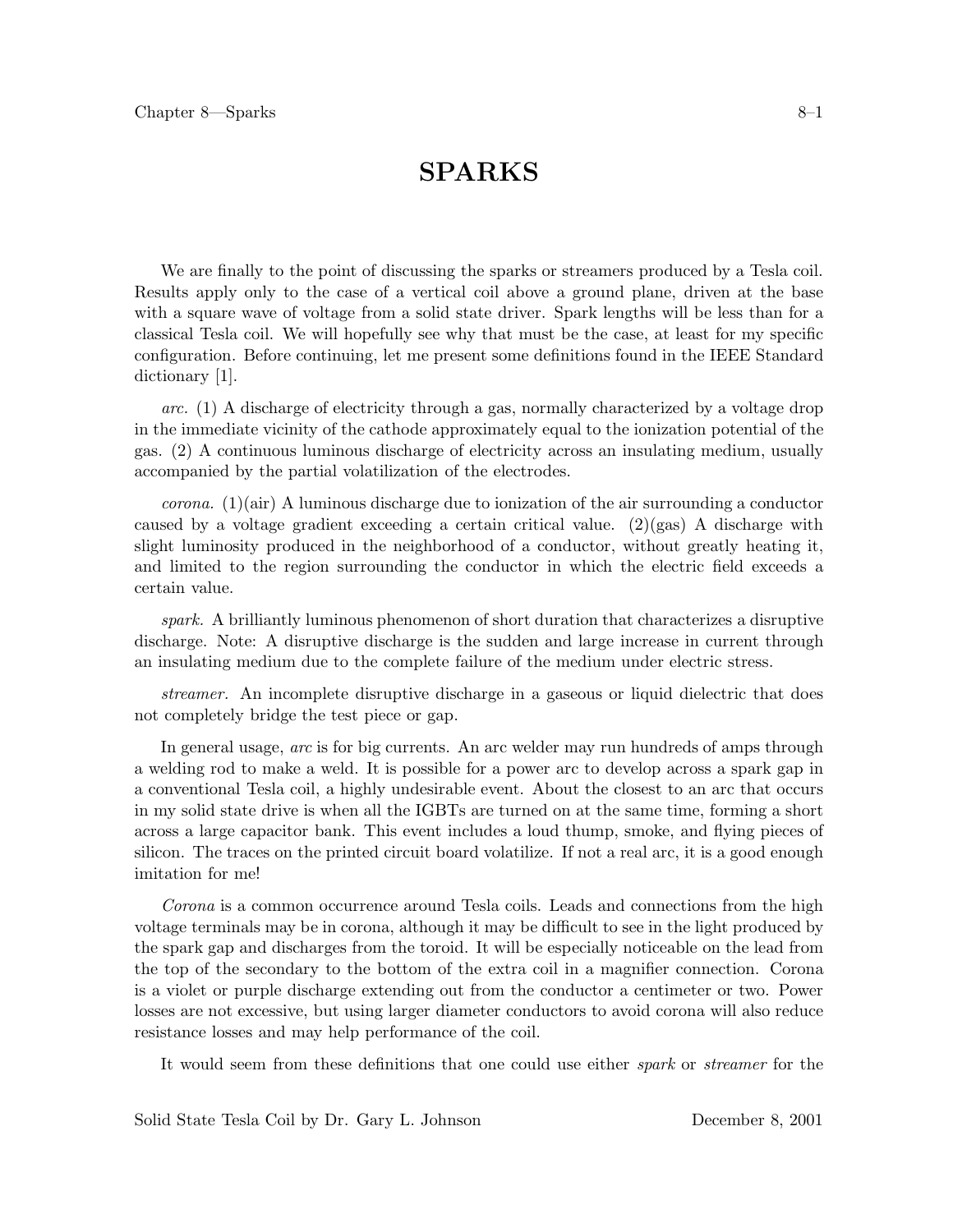discharge from the top of a Tesla coil. I notice some coilers trying to be more specific and precise, which is good. There are some differences between discharges to air and discharges to a nearby ground rod, so separate nomenclature is appropriate. I think I hear some referring to discharges from a toroid as streamers, and the electrical phenomenon in a spark gap as sparks. I personally tend to be casual in this area, and will refer to the electrical phenomenon on and around a toroid as discharges, sparks, or streamers, more or less interchangeably. Those interested in more information about these terms should refer to one of the books on lightning by Uman [2], [3].

I apply a square wave of voltage at the bottom of a Tesla coil, which causes a sinusoidal current to flow, as shown in Fig. 1. These waveforms are for coil 12T operating at a voltage insufficient for a discharge to occur. (The variac was set at 30%). The oscilloscope is the HP54645D, which contains the capability to calculate quantities like rms voltage and frequency of a waveform, and also to print out the screen image to a printer.



Figure 1: Square wave of voltage, sine wave of current at base of coil 12T below breakout.

Voltage is actually the voltage output of a 10:1 voltage divider. The vertical scale for channel A1 is thus 500 V/div rather than 50. At the lower left of the screen image we see  $V_{\rm rms}(A1)=44.34$  V. The rms value would actually be 443.4 V. The rms of a perfect square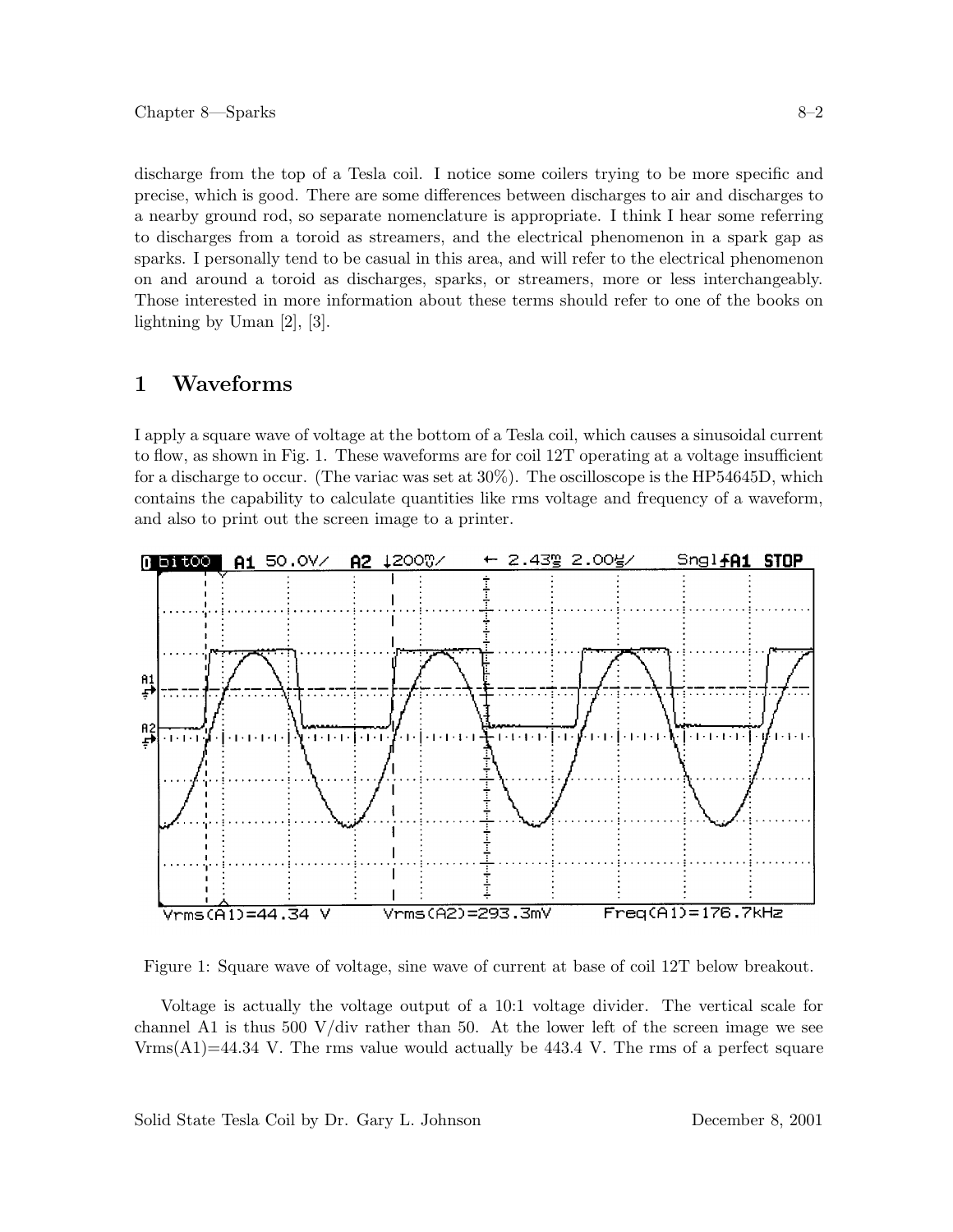wave is the same as the peak value, so I am applying a voltage of approximately  $\pm$ 443.4 V to the coil.

The current waveform is the voltage across a 20 m $\Omega$  resistor. The current corresponding to a voltage of 293.3 mV is

$$
I_{TC} = \frac{V_{TC}}{R} = \frac{393.3 \text{mV}}{20 \text{m}\Omega} = 19.66 \text{ A}
$$

We also want the input power and the input impedance of the Tesla coil. The combination of a square wave voltage and a sinusoidal current is different from what we are used to, so we need to go back to circuit theory to make sure we have all the correct multiplying factors.

A voltage square wave of value  $\pm V_p$  has the same heating capability when applied to a non-inductive resistor as a dc voltage  $V_p$ , hence is said to have an rms value of  $V_{ac} = V_p$ . The corresponding dc current in a resistor would have an rms value of  $I_{ac} = I_p$ . The average power delivered to the resistor is the product of the rms voltage and the rms current,

$$
P_{ave} = V_p I_p = V_{ac} I_{ac} \tag{1}
$$

Suppose now we apply a sinusoidal voltage  $V_p \sin \omega t$  to a non-inductive resistor. The resulting current is  $I_p \sin \omega t$ . The average power is

$$
P_{ave} = \frac{1}{\pi} \int_0^{\pi} V_p I_p \sin^2 \theta d\theta = \frac{V_p}{\sqrt{2}} \frac{I_p}{\sqrt{2}} = \frac{V_p I_p}{2} = V_{ac} I_{ac}
$$
 (2)

When the voltage is square wave and the current is in phase with the voltage but is sinusoidal, the integral for average power becomes

$$
P_{ave} = \frac{1}{\pi} \int_0^{\pi} V_p I_p \sin \theta d\theta = \frac{2}{\pi} V_p I_p = \frac{2}{\pi} V_p (\sqrt{2} I_{ac}) = 0.9 V_{ac} I_{ac}
$$
(3)

For this case, the average power is no longer the simple product of rms voltage and rms current (as for dc and single frequency sinusoids), but has a 0.9 multiplying factor. The difference is due to the fact that the square wave voltage is composed of an infinite series of harmonics (fundamental, third, fifth, etc.). Each harmonic contributes to the rms value of the square wave. The current has no harmonics, so the higher voltage harmonics do not produce any contribution to the average power.

Actually the product  $0.9V_{ac}I_{ac}$  is the apparent power S for these two waveforms, which happens to be equal to the average power when the waves are in phase. If there is a phase shift,  $P_{ave}$  will be less than S by a factor  $\cos \theta$ , where  $\theta$  is the phase angle between the two wave. I can readily determine S from the product of rms voltage and rms current (and a 0.9 multiplying constant). However,  $P_{ave}$  requires either a wattmeter for measurement or an

Solid State Tesla Coil by Dr. Gary L. Johnson December 8, 2001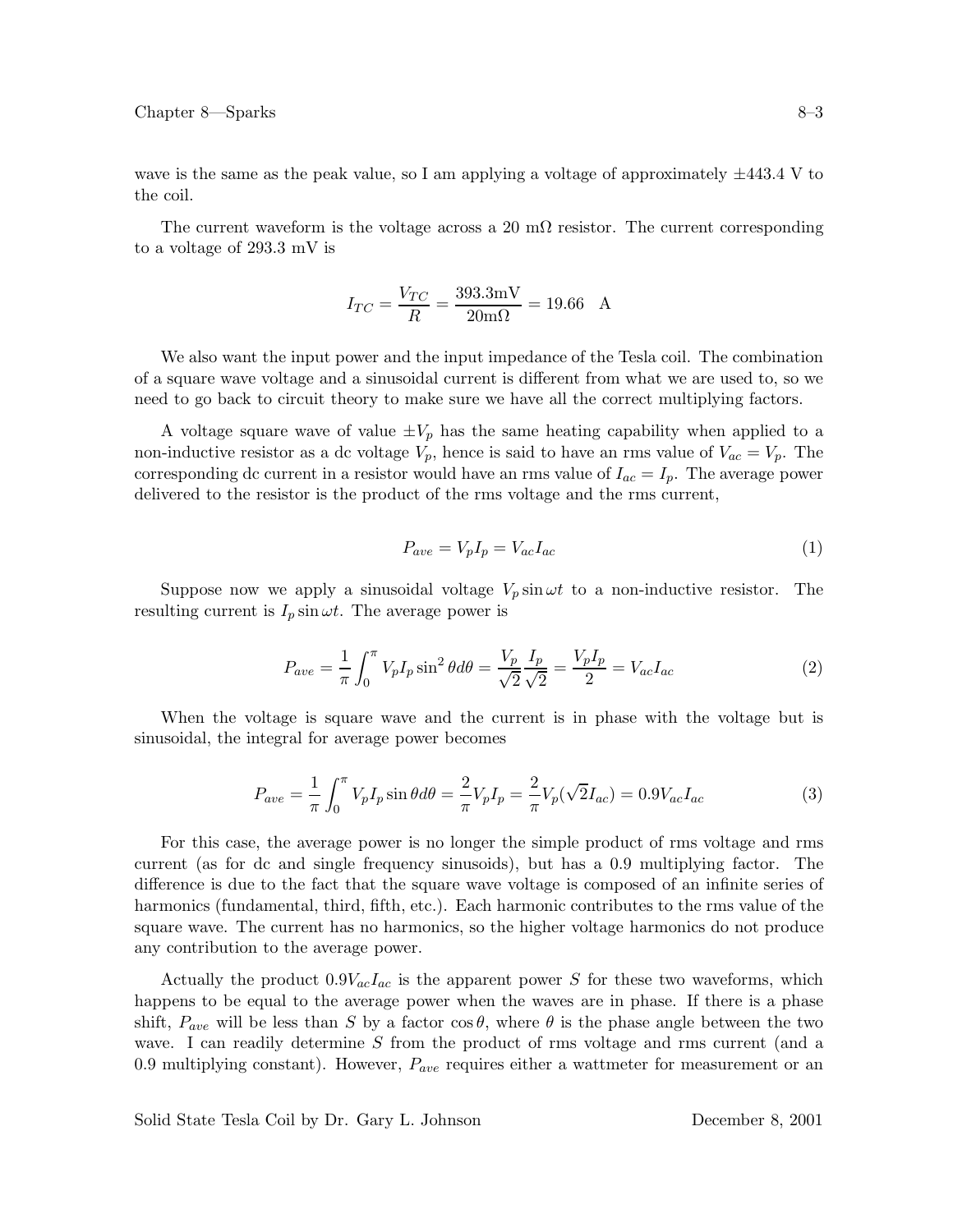additional measurement of phase angle. Building an accurate wattmeter in the hundreds of kHz range is a challenge, and was not done for this research. My scope will estimate the phase angle between waveforms but the quality of the estimate is not very good when small amplitude signals have significant ripple, as is often my situation. Since I always try to operate in the in-phase condition, I will approximate or estimate the average power as the apparent power. It should be remembered that the actual average power will be slightly less than the numbers I calculate.

At resonance, when the input impedance is real, it can be defined as

$$
Z_{in} = R_{TC} = \frac{P_{ave}}{I_{ac}^2} = \frac{2\sqrt{2}V_pI_{ac}}{\pi I_{ac}^2} = \frac{2\sqrt{2}V_p}{\pi I_{ac}} = 0.9\frac{V_{ac}}{I_{ac}}
$$
(4)

In the following, I will refer to the rms voltage applied to the coil as  $V_{TC}$  and the rms current as  $I_{TC}$ . The average power for Fig. 1 is approximately

$$
P = 0.9V_{TC}I_{TC} = (0.9)(443.4)(19.66) = 7846
$$
 W

The frequency is calculated from the time lapse between two adjacent leading edges of the voltage at the points indicated by the two vertical dashed lines. It is 176.7 kHz for this case.

The horizontal scale is 2  $\mu$ s/div. The coil was driven at resonance for about 3 ms. The scope records the entire waveform. This particular screen is a section of that waveform at 2.43 ms after initiation.

When the variac is turned up to 40%, a spark occurs when the toroid reaches a sufficient voltage. Fig. 2 shows the current building up slowly until spark initiation at about 1.4 ms and then a more rapid decline. The jagged appearance of the wave envelope is due to the scope's algorithm to select representative points from the long waveform data set and does not imply that the current is experiencing rapid excursions. When one spreads out the waveform, it can be seen that the current looks as well behaved as the current in Fig. 1 except that it grows by a small amount each cycle.

One cycle at 176.7 kHz lasts for about 5.66  $\mu$ s. If the spark starts at 1400  $\mu$ s, then it took  $1400/5.66 = 247$  cycles to get to breakout.

As charge leaves the toroid in the streamer, the toroid effectively gets a little larger due to the space charge in the streamer. This increases the capacitance and lowers the resonant frequency. The solid state drive must be able to slew with this change in frequency to keep driving the coil at its (changing) resonant frequency. My driver will maintain a fixed resonant frequency to within 50 Hz and then slew at  $50-100$  Hz/ $\mu$ s to follow changes. These are nontrivial specifications, as is obvious from the many patches in the controller circuit described in the previous chapter.

Fig. 3 shows the voltage and current waveforms at 1.40 ms, just before breakout. They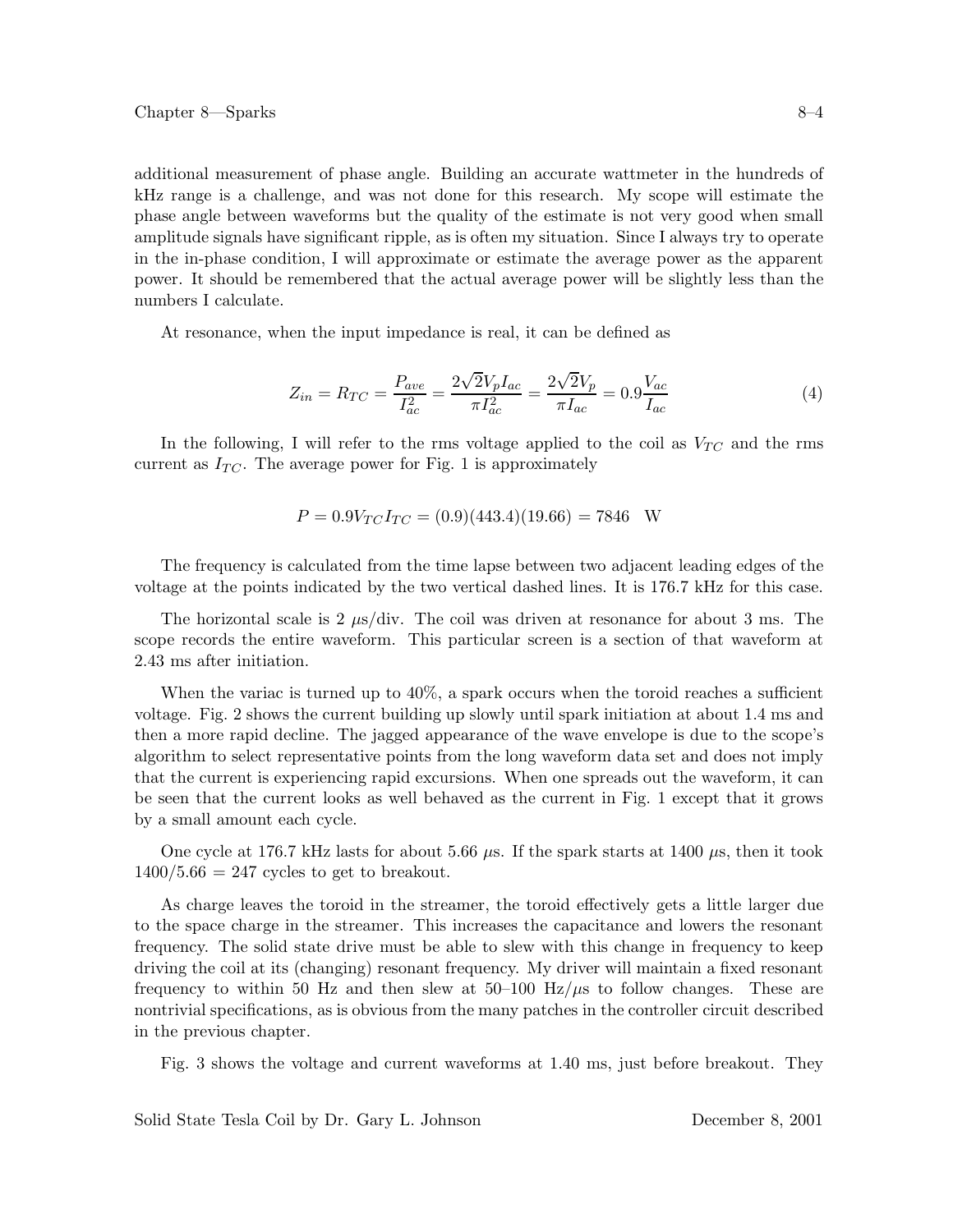

Figure 2: Current waveform at variac  $= 40\%$ 

look the same as in Fig. 1 except larger. The voltage is now 604.2 V, the current is 17.1 A, and the instantaneous power (the average power at this instant) is about 9.3 kW.

Fig. 4 shows the voltage and current waveforms during the spark. Voltage has increased slightly, as might be expected during lower current flow. Current is holding steady at 4.1 A. The controller is not holding the optimum phase angle between voltage and current, hence there is some ripple at the point of switching. If the phase angle were optimum, the current would be a little larger, perhaps in the 4.5 to 5 A range. Note that the frequency has dropped only slightly, to 176.1 kHz. People with classical spark gap coils will notice a greater frequency shift because they have bigger sparks for smaller coils and toroids than my case.

When the input voltage is increased, the current will build more rapidly, and spark initiation is sooner. The current waveform for a variac setting of 60% is shown in Fig. 5. The spark now starts at about 0.93 ms instead of 1.4 ms for the variac setting of 40%. Just before breakout the voltage is 913.5 V, and current is 21.5 A, and the instantaneous power is about 17.7 kW.

The voltage and current during the spark for the variac set to 60% are shown in Fig. 6. The voltage has rebounded slightly from 913.5 to 936.7 V. The spark current is still about 4 A.

The coil appears to operate as a constant-current device in breakout. Both the input dc current and the ac current into the coil stay about constant, perhaps even decreasing a little,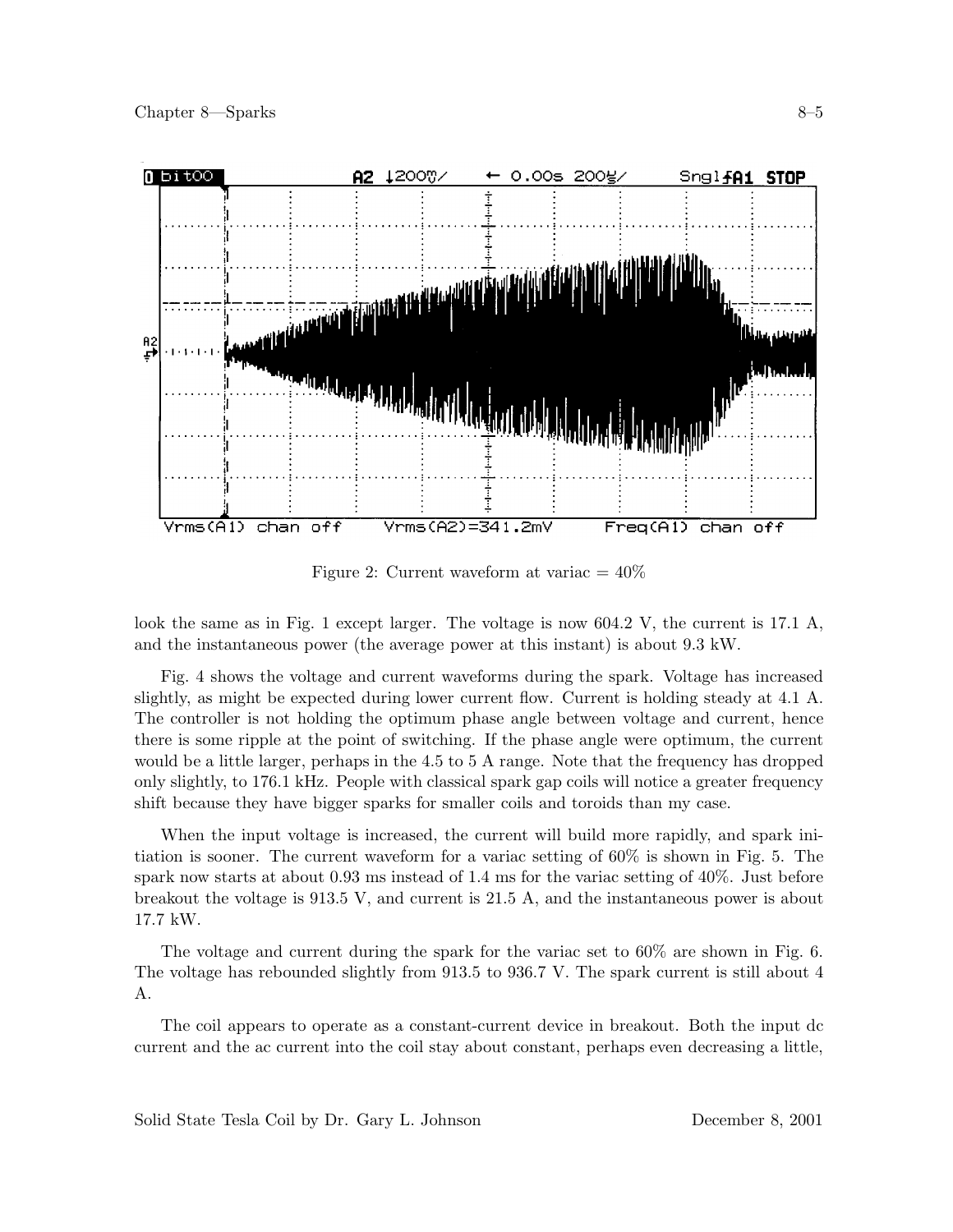

Figure 3: Voltage and current just before breakout at variac  $= 40\%$ 

as the variac is increased. The input impedance increases proportional to the input voltage, in order for the current to remain constant.

### $\overline{2}$ **2** Spark Length **2**

Estimating length of a streamer ending in air is a challenge, more than streamers to a ground point where the distance can be checked later with a tape measure. My record on distance to a ground point is 143 cm, in front of about 60 members and guests of the local ham club. For streamers to air, I put a piece of Styrofoam behind a bump on the toroid with a series of concentric circles drawn on it. I would get in a position to observe where the bump appeared to be in the center of the circles. My driver will operate either in CW or impulse mode. I would set it in CW or at several pulses per second and watch the sparks. An average observed distance would be recorded and corrected for parallax. The corresponding power just before breakout would also be recorded. I found the spark length to be related to the square root of power according to the formula

$$
\ell_s = 0.17\sqrt{P} \qquad \text{inches} \tag{5}
$$

where  $P$  is measured in watts. John Freau has measured spark lengths on his coils and determined the relationship should be  $\ell_s = 1.7\sqrt{P_a}$  inches, where  $P_a$  is the average wattmeter

Solid State Tesla Coil by Dr. Gary L. Johnson December 8, 2001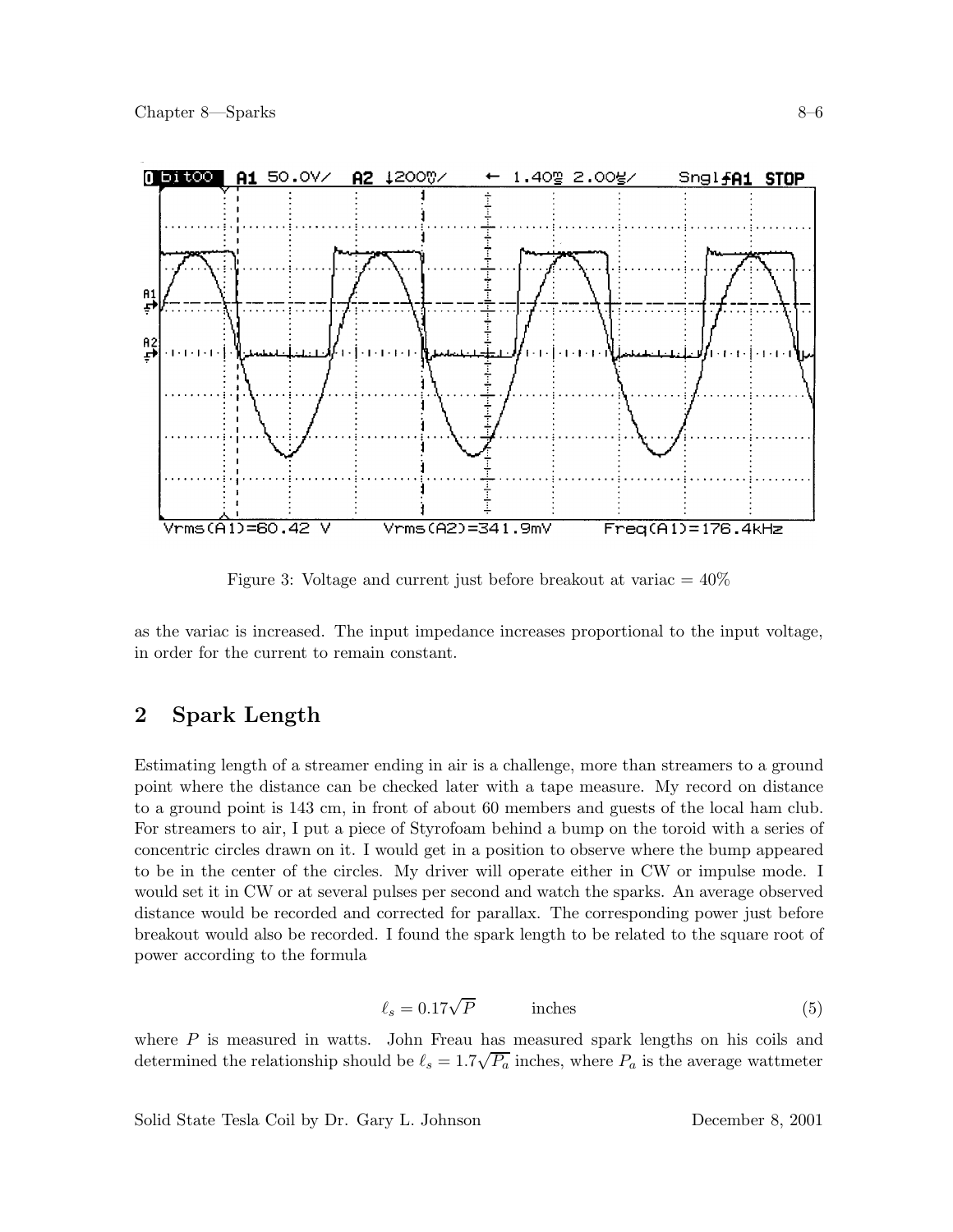

Figure 4: Voltage and current during spark at variac  $= 40\%$ 

reading on the 60 Hz, 120/240 V side of his circuit. There is obviously a factor of 10 difference between the two formulas. I have watched his videos and am convinced his equation is valid. I think the difference is in the definition of power. Suppose John supplies 1 kW to his capacitor for 1 cycle of the 60 Hz waveform, then dumps all this stored energy to the secondary in 1/100 of the 60 Hz waveform or 1/6000th of a second. The power during this impulse would then be 100 kW. Take the square root and we have the factor of 10.

A classical disruptive coil operates at very high power levels when the spark gap fires. The capacitor may be charged to 15 kV and it is connected to the input of a step-up transformer which raises the effective applied voltage to the secondary even more. The toroid voltage rings up to its firing voltage in a few cycles (at most) of the coil resonant frequency, so the energy supplied to the capacitor over a relatively long time period will be dumped to the spark quickly. Ionization of air requires some time, so the quicker the power is applied, the higher the voltage can rise, and the longer the spark.

I have checked my formula to about 30 kW, with spark lengths about 30 inches. Even modest classical coils can reach 54 inches of spark, which would require 100 kW peak according to my formula. A coil with a 14 ft spark (big by my standards) would require a peak power of 1 MW. Reaching these power levels at Tesla coil frequencies with silicon devices will be a challenge. I suppose it could be done, but not by some old geezer puttering in his shop. It will require more than bailing wire, duct tape, and chewing gum!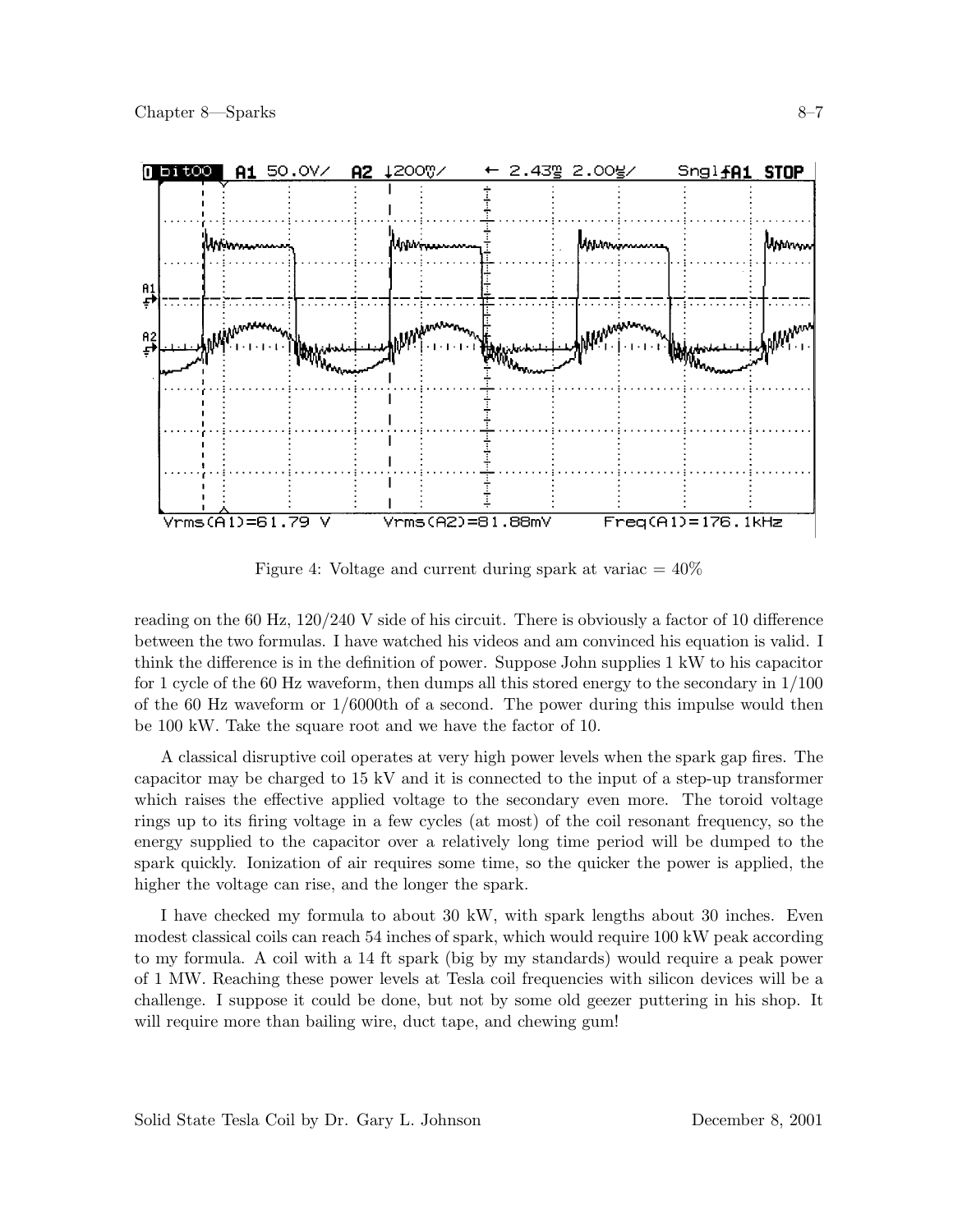

Figure 5: Current buildup for variac at 60%

### 3 **3 Conclusions**

It has been demonstrated that a Tesla coil secondary can be driven with IGBTs to produce sparks up to a meter in length. Sparks look the same as those from classical coils. Sparks get fatter the longer the coil is driven after spark initiation. A spark initiated at 1 ms and terminated at 2 ms will be much thinner and weaker looking than one terminated at 10 ms.

Once the system is adjusted, it will produce say 10 sparks per second for 24 hours per day and 7 days per week. No fan is necessary and there is no spark gap to get hot and corroded.

This chapter in particular needs to be rewritten and expanded. Please forward comments and suggestions to gjohnson@ksu.edu.

# **References**

- [1] *IEEE Standard Dictionary of Electrical and Electronics Terms*, Institute of Electrical and Electronics Engineers, IEEE Std 100–1977, 1977.
- [2] Uman, Martin A., *Lightning*, Dover, 1969, 1984.
- [3] Uman, Martin A., *All About Lightning*, Dover, 1971, 1986. This book is shorter and less technical than *Lightning*.

Solid State Tesla Coil by Dr. Gary L. Johnson December 8, 2001